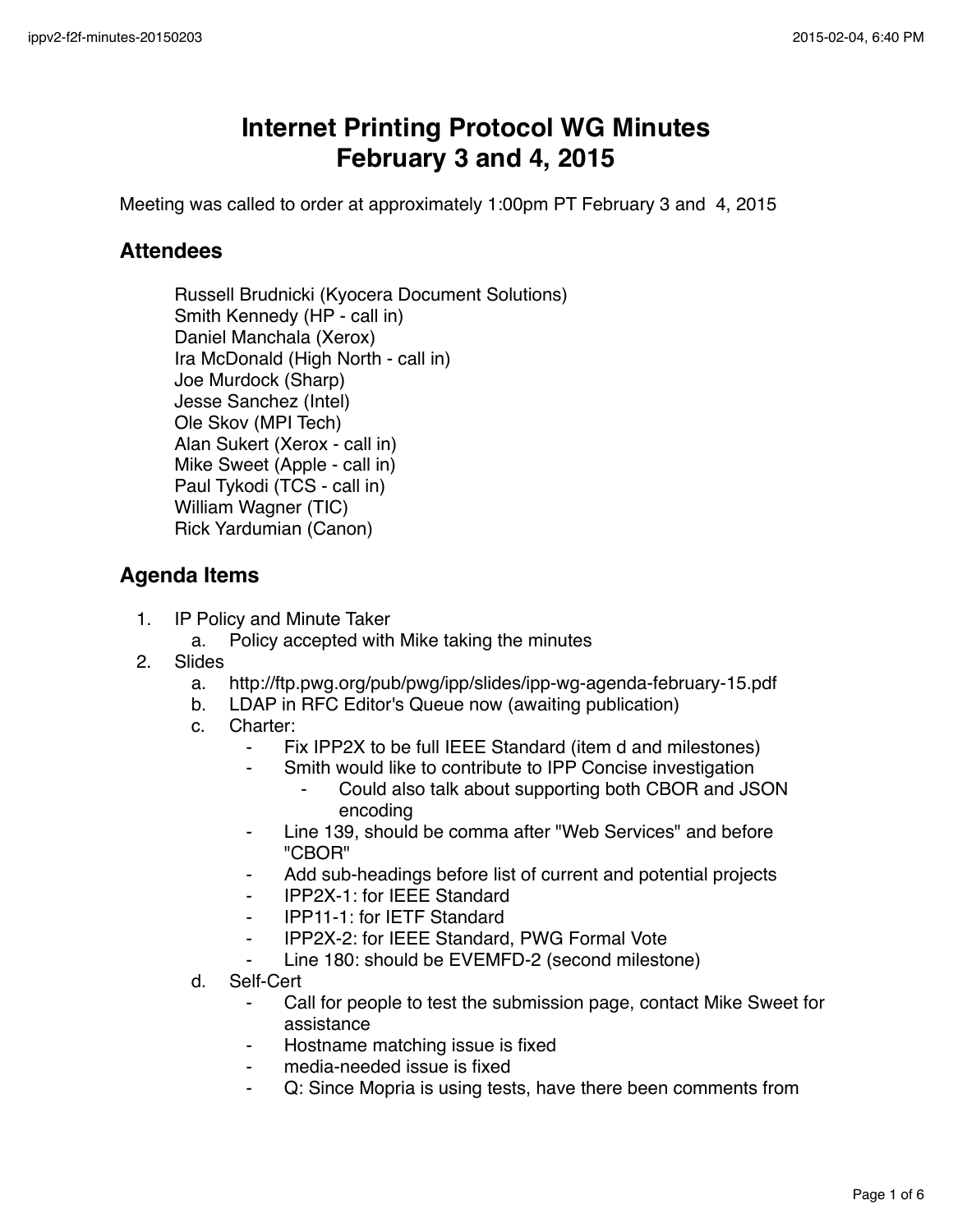them?

- A: Very little feedback at Mopria meetings, nothing directly reported
- 3. IPP Shared Infrastructure Extensions (INFRA)
	- a. http://ftp.pwg.org/pub/pwg/ipp/wd/wd-ippinfra10-20141118.pdf
	- b. "strings" files are message catalogs
- 4. IPP System Service (SYSTEM)
	- a. http://ftp.pwg.org/pub/pwg/ipp/wd/wd-ippsystem10-20141102-rev.pdf
	- b. Section 5.5:
		- Remove highlighted issue
	- c. Table 3:
		- ⁃ Add Create-Service, Delete-Service?
			- Check previous minutes (prior to November 2014 F2F) for discussion of Delete-Service
			- ⁃ Create-Service will need some sort of generic Service Template...
		- Need to make policy hierarchy explicit (System policy trumps) Service policy)
			- ⁃ "pass-through" operations like Restart-One-Printer
		- ⁃ "Get" operations are user-accessible operations, may or may not need authentication
			- Why? Because you need to be able to discover URIs for supported services, sometimes you only have an IP address and no resource path info (which isn't standardized for print)
			- Unauthenticated/quest access probably returns limited info, just like Get-Jobs, etc.
	- d. Finished with portion of document that was completed.
	- e. Proposed format for operations:
		- ⁃ Reference to SM System Service and SM Resource Service
		- ⁃ Access rights
		- ⁃ Request attributes
		- ⁃ Response attributes
		- Only go into gory details as needed
	- f. Global: Delete notes about not supporting notifications
		- New Create-System-Subscriptions operation to create system object subscriptions
		- ⁃ Amended semantics for the existing Cancel/Renew/etc. operations to support system-uri as target
	- g. What about overloading operations for multiple services, and how does that affect policy?
		- ⁃ Each service has its own policy object, so no problems with overloading
	- h. Add resource operations from November F2F
	- i. Add Cloud Register/Deregister operations to support INFRA
	- j. Do we want an Identify-All-Printers operation?
		- $NO!$  :)
- 5. HP: job-password constraints/pattern?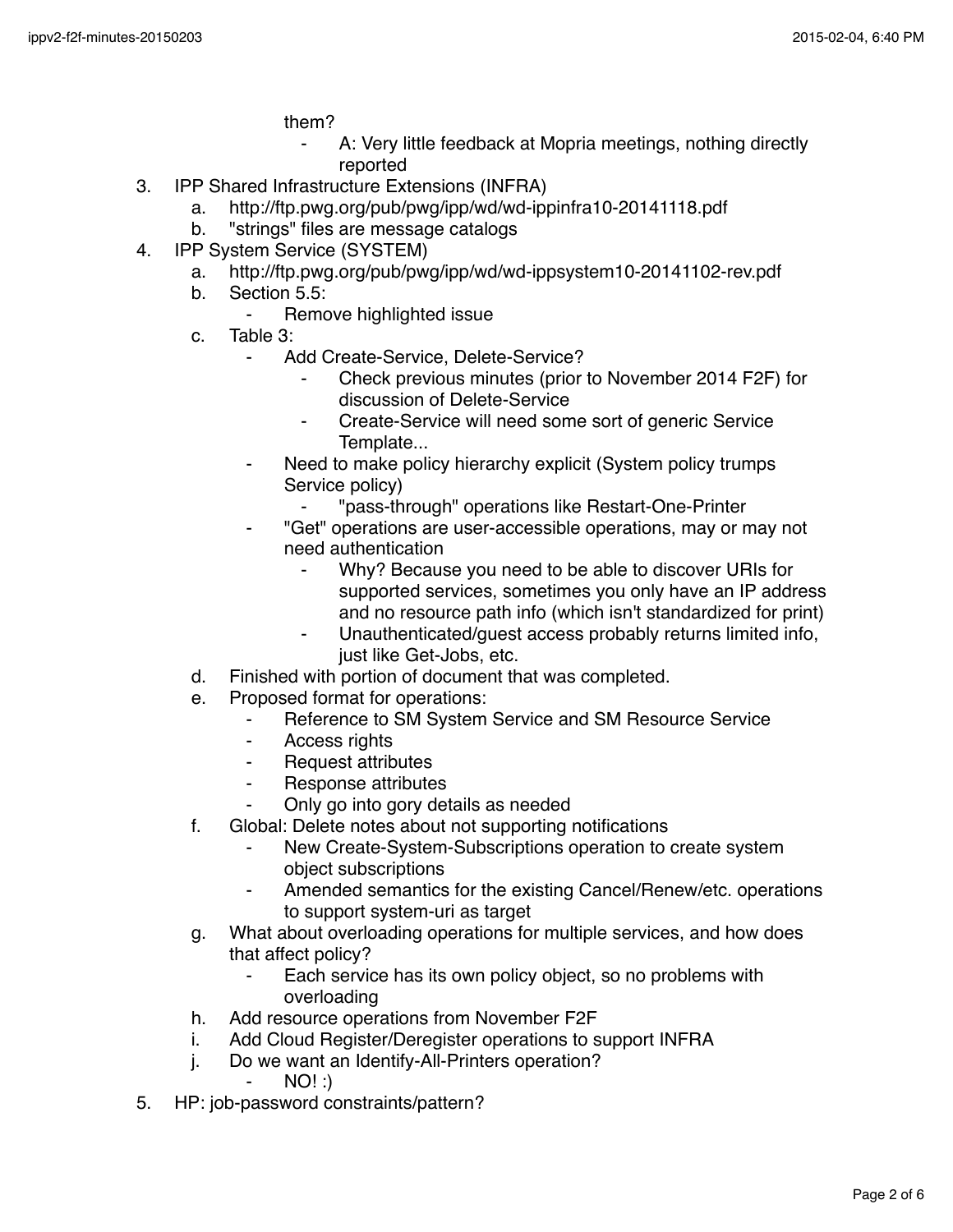- a. No way to constrain the characters/pattern of the job-password values.
- b. Regular expressions would work, but hard to parse by humans
- c. ABNF is more readable by humans, but harder to parse by computers (not a lot of usable/available code)
- d. Pattern strings, e.g. "1111" for 4-digit PINs easier, but may be limiting
- e. What about password policies (a la ActiveDirectory/OpenDirectory)?
	- ⁃ NIST SP-800 best practices
	- ⁃ SANS institute password policies
	- ⁃ XACML password policies
	- ⁃ PINs are not generally considered secure but are used ubiquitously
	- ⁃ Smith: http://keepass.info/help/base/pwgenerator.html
	- ⁃ Action: Smith Kennedy, Ira McDonald, and Joe Murdock to research password policies for job-password attribute
- f. HP (Smith) working on a white paper
- 6. HP: document encryption?
	- a. Encryption of document data a la RFC 1847 (multipart/encrypted)
	- b. Kept encrypted until processed
	- c. Also document signatures (to detect tampering)
	- d. Q: What MIME media type?
		- ⁃ A: TBD
	- e. Q: What about key management?
		- A: Key distribution is a hard problem, look at what TLS/CBOR/etc. folks have done
			- All out-of-band from job submission/IPP
				- ⁃ Web page like for paid printing?
	- f. Part of IDS document security ticket work
	- g. HP (Smith) working on a white paper (part of job-password white paper)
	- h. Smith will post two white papers for job-password and document encryption
- 7. IPP Implementor's Guide 2.0 (IG)
	- a. http://ftp.pwg.org/pub/pwg/ipp/wd/wd-ippig20-20150128-rev.pdf
	- b. Discussion: where to put source files for figures?
		- Zipped in the working draft directory for anything that is not referenced by the specification itself
		- Do not include PlantUML jar (Java software) file (IP issues)
	- c. Discussion: size of documents increased substantially
		- Look at alternatives PNG or cut/paste from Preview instead of importing EPS directly into Word
	- d. Section 10
	- e. Section 10.1:
		- ⁃ "Job Receipts: The "xxx-actual" Attributes"
		- ⁃ Rewrite paragraphs to explain that "xxx-actual" attributes cannot be used to detect substitutions and the values are only stable when the job is in a terminating state (aborted, canceled, or completed).
		- Reference PWG 5100.8 which defines the "-actual" attributes
	- f. Global: "canceled" and "canceling" instead of "cancelled" and "cancelling"
	- g. Section 10.2: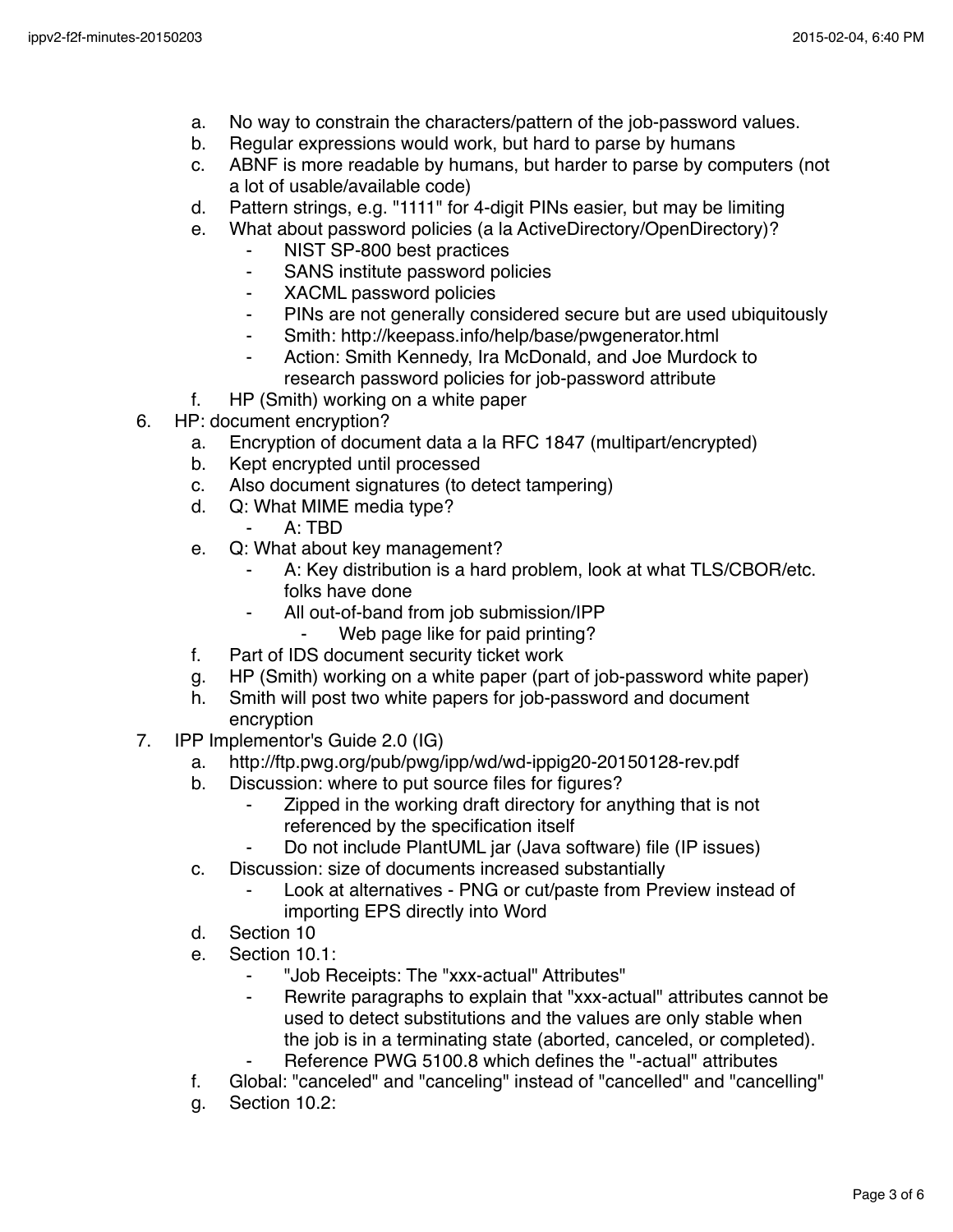- PWG 5100.13 defines preferred-attributes
- Title: "Printer Constraints: The "preferred-attributes" Attribute" (or something like that)
- Only supported when "preferred-attributes-supported" is present in Get-Printer-Attributes response
- ⁃ Line 2036: "don't" -> "doesn't"
- Reword, and talk about extra round trips this is an additional method of resolving constraints beyond job-constraints-supported/ job-resolvers-supported but not the best practice.
- h. 10.x: Q: Aren't there any other gotchas to talk about?
	- A: Nothing that has been brought up so far
	- ⁃ What about xxx-supplied? new 10.3 subsection "Supplied Operation Attributes: "xxx-supplied"", talk about lack of widespread implementation...
	- May find other useful material during last calls...
- i. 10.x: Q: Do we even want any of 10.x?
	- ⁃ A: 10.1 documents something that has been misused, so that is useful
	- 10.2 is already covered in the constraints section
- j. Section 11.1:
	- A Client SHOULD use UTF-8 [STD68] and restrict characters to the Network Unicode [RFC5198].
	- Pull from boilerplate I18N text in template.
	- Reference PWG 5100.13 for printer-strings-xxx
- k. Section 11.2:
	- **Reword**
	- ⁃ Reference PWG 5100.13 for printer-strings-xxx
- l. Copyright: 2015 in footer
- m. Move security considerations just after I18N considerations
- n. Move conformance requirements before I18N considerations
- o. Section 12:
	- ⁃ Rename "Conformance Requirements" to "Conformance Recommendations"
	- Move before I18N considerations
	- ⁃ Drop 12.1 and 12.2
	- 12.3: "Client Conformance Recommendations", "Clients SHOULD: ... list of SHOULDs"
	- ⁃ 12.4: "Printer Conformance Recommendations", "Printers SHOULD: .. list of SHOULDs"
	- Semicolons at end of all items but the last.
- p. Check references
	- Add informative reference to IANA IPP registry (IANA-IPP, link is on the IPP WG home page)
- q. Section 16: Remove
- r. SK1: Drop
- s. SK2: Yes, testable
- t. SK3: No, Printer only returns URIs to itself (aliasing "/" to "/ipp/print" is OK,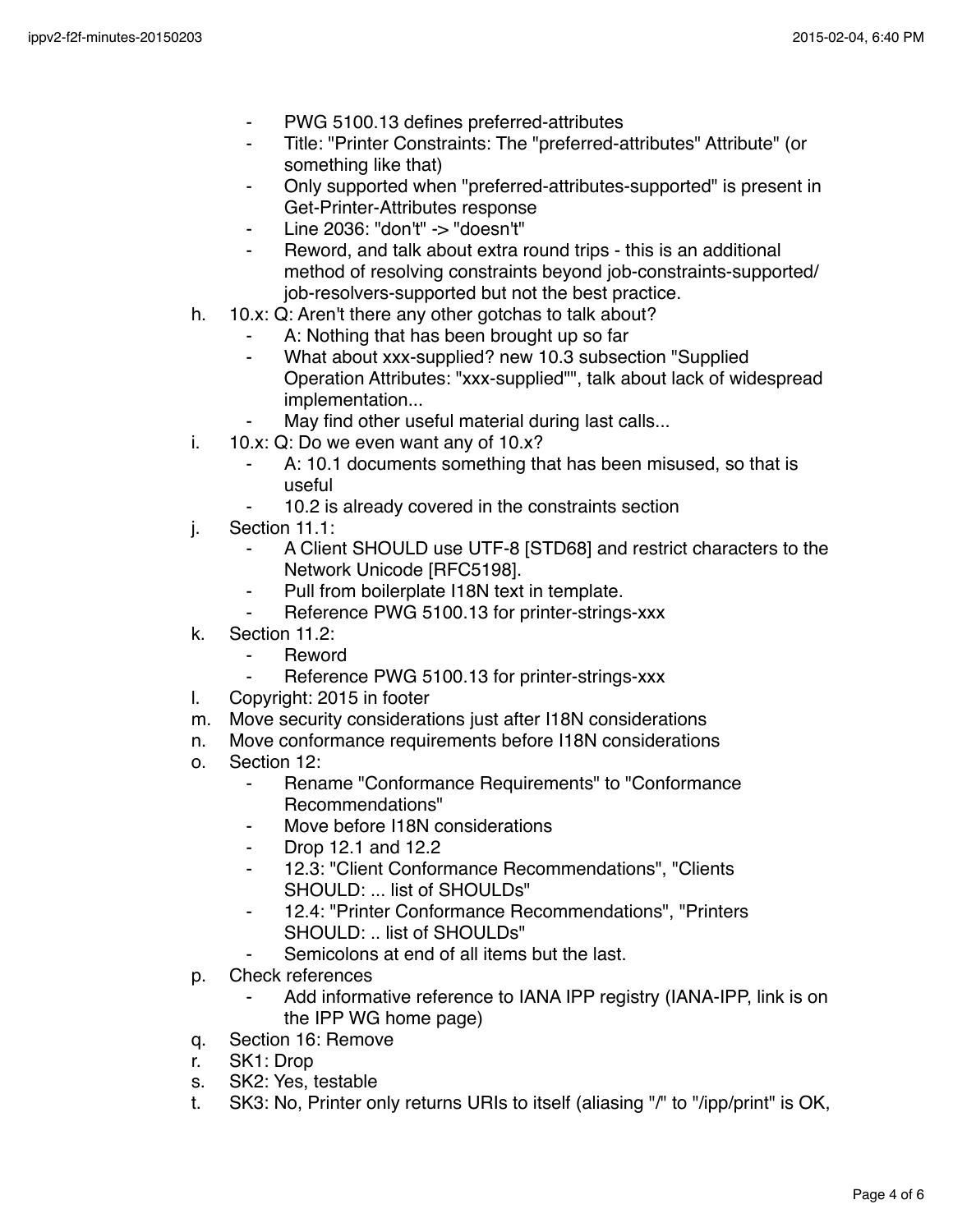just not ok to point to a different service like "/ipp/faxout" from the print service) - POSTing to "/" (or any other generic/alias path) targets the default print service

- u. SK4: No, see SK3
- v. SK5: Yes, "foo" will be listed in document-format-varying-attributes if it changes based on the document-format supplied to Get-Printer-Attributes
- w. SK6: Combine two, BEST is to send a Get-Printer-Attributes request with document-format (if known), plus any other job template attributes, check whether the document-format-varying-attributes and/or printer-getattributes-supported attributes affect the requested attributes, and then (if necessary) send subsequent Get-Printer-Attributes requests with the changed values.
	- Initial request MAY include document-format and other Job Template attributes, client may only support single format (e.g. JPEG) or may already have the list of supported formats from Bonjour TXT record
	- ⁃ Add footnote that this flow can also be used by a background spooler
- x. Global: Add Figure captions to all diagrams
- y. SK7: N/A
- z. SK8, SK9, SK10, SK11: FaxOut is fine, defer 4.8.x until a later version of this document
- a. SK12: Clarify what each value means
	- No new keyword definition, clarify what 'guaranteed' means (a high level of confidence vs. 100% confidence that all overrides will work)
	- Action: Ira to post an issue on the PWG web site for PWG 5100.11's convoluted definition of 'guaranteed'.
- b. SK13: Yes
- c. SK14: Uncollated copies are still used; generally speaking, ether the Client or Printer generates the copies (collated or otherwise)
- d. SK15: Resolved, using PAPI (Mike will review separately)
- e. SK16: Don't need to say anything for the printer
- f. SK17: Nothing to do
- g. SK18: ???
- h. Section 8.2.3: Extra (blank) heading remove it
- i. SK19: Nothing to do
- j. SK20: Nothing to do
- k. SK21: Removed
- l. SK22: Removed
- m. SK23: Reword:
	- If a Printer is configured to only support IPPS (or IPP over HTTPS), if Client sends IPP over HTTP request the Printer MAY close the connection, return 301 Moved Permanently, 400 Bad Request, or return 426 Upgrade Required to upgrade to TLS. There is no IPP response, just a HTTP response.
	- Also HTTP requests for embedded web server or resources can do the same thing.